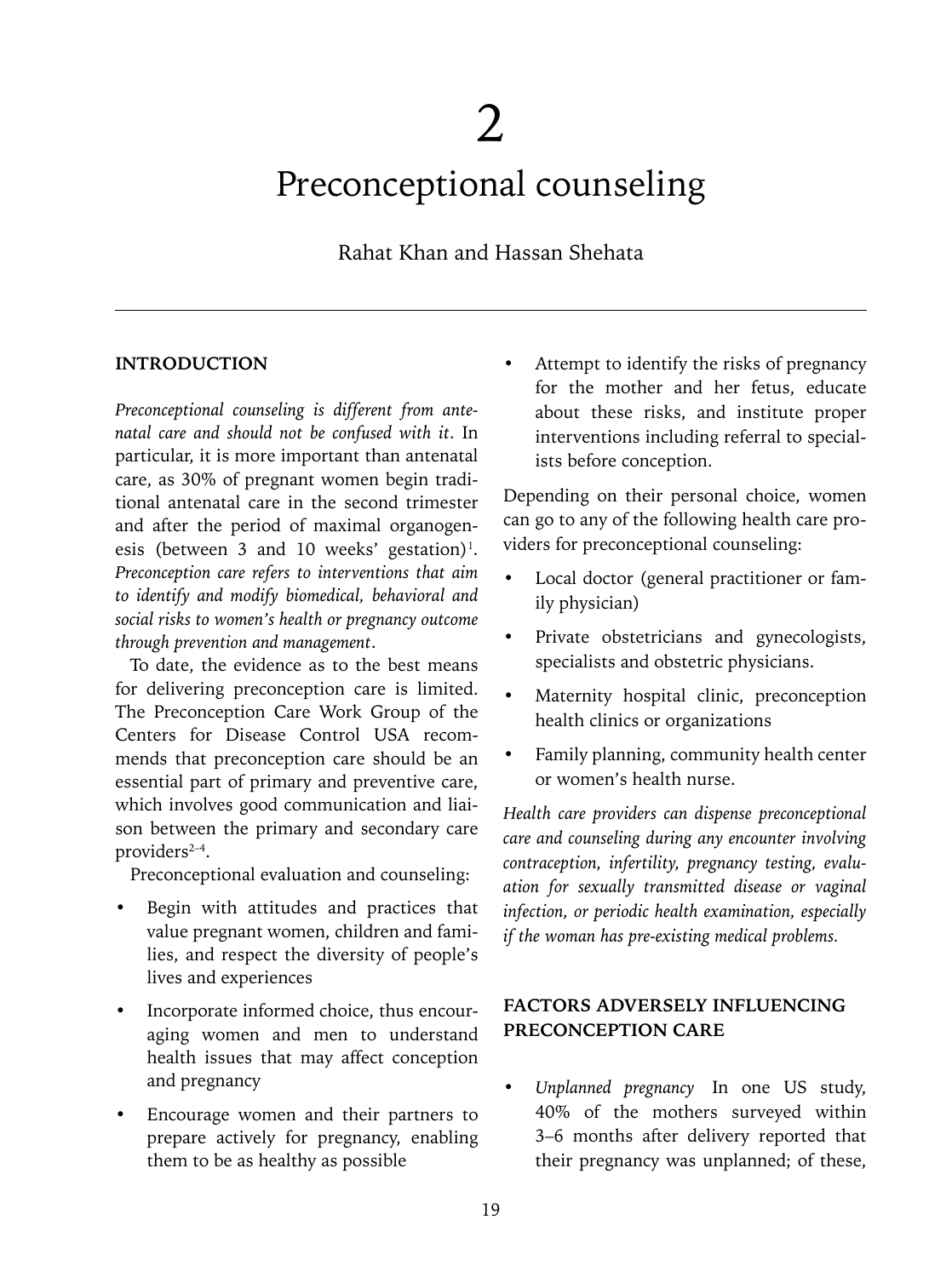two-thirds had one or more indications for preconceptional counseling (smoking and drinking within 3 months of pregnancy, low body mass index (BMI) or late booking)<sup>5</sup>.

- *• Financial issues* A number of women with low income may have difficulties with child care and transportation, or may be reluctant to seek pre-pregnancy counseling. In the USA, on the other hand, preconceptional counseling often is not fully reimbursed by third-party payers. It is for this reason that it was proposed that it be included in a variety of otherwise routine encounters (see above).
- *• Inadequate training of health care providers* All women's health care providers should be trained to provide adequate assessment of risk factors in pregnancy and offer appropriate recommendations for interventions.
- *• Lack of co-ordination between primary and secondary care providers* As lack of coordination can represent an important barrier to optimum pre-pregnancy care, health care systems should develop policies for timely referrals to specialists and timely appointments.
- *• Risk factors for adverse outcome* These include advancing maternal age, genetic history, infertility, fetal aneuploidy, gestational diabetes, pre-eclampsia and prior stillbirth, among others.
- *• Lack of knowledge and education about health and pregnancy* Basic patient education should be an integral part of all women's health care provider systems, as numerous women have multiple risk factors and are unaware of the adverse pregnancy outcome associated with them.

# **COMPONENTS OF PRECONCEPTIONAL COUNSELING**

The three integral components of pre-pregnancy counseling are:

- Identification of risk factors related to pregnancy
- Patient education regarding pregnancy risks, management options and reproductive alternatives
- Initiation of interventions, when possible, to provide optimum pregnancy outcome.

## **Risk identification**

Thorough history taking is the key to risk assessment in any woman planning a pregnancy. This can be accomplished at the primary or specialist care level after referral.

## *Physical examination*

A preconceptional health check does not necessarily involve a 'hands-on' physical check; rather, it focuses on obtaining information and discussing health issues to help the woman and her partner make informed decisions. A routine periodic health examination is all that is needed, documenting maternal BMI, assessment of breasts, thyroid, heart, skin, cervical smear and, if indicated, screening for *Chlamydia* and gonorrhea. As dental caries and other oral diseases are common and may be associated with preterm delivery, inspection of the oral cavity should be included in any examination protocol, thus, prompting referral to a dentist when appropriate.

#### *Laboratory assessment and screening*

The choice of laboratory tests depends upon the general guidelines recommended for all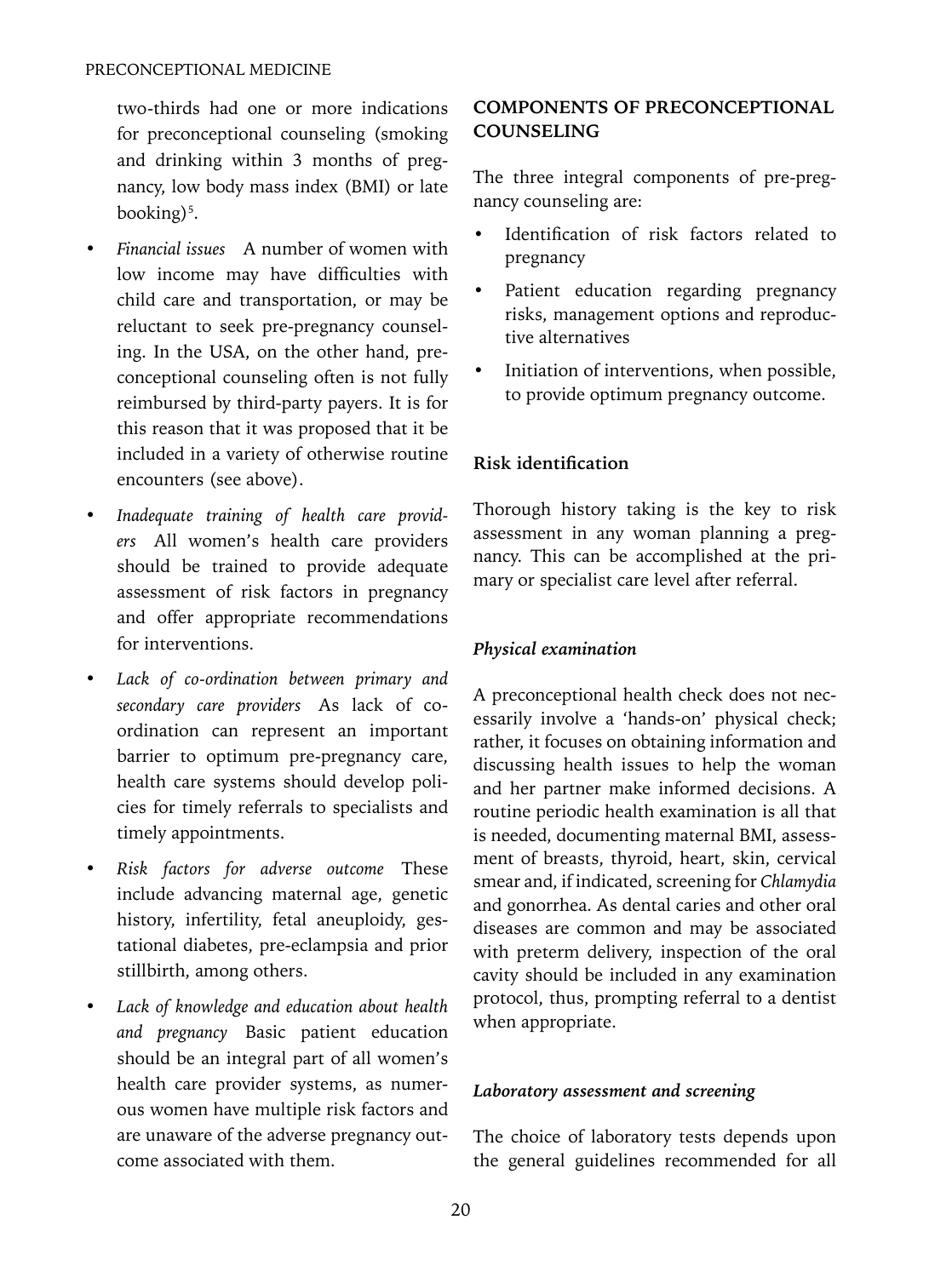pregnant women and the individual's personal medical history.

Routine laboratory testing includes:

- Rubella and varicella titer, the latter being particularly important in women with a negative history of varicella
- Screening for hepatitis B, syphilis and HIV in all antenatal pregnant women
- Complete blood count with red cell indices (mean corpuscular volume (MCV) less than 80 may indicate hemoglobinopathy).

## **Interventions**

Preconceptional interventions are directed at educating the patient, providing optimum therapy for medical disorders and, when appropriate, referral for specialized care.

# *Age-related risk*

Women should be clearly informed that advanced maternal age is associated with an increased risk of conditions such as infertility, fetal aneuploidy, stillbirth, gestational diabetes and pre-eclampsia, among others.

The risk of fetal chromosomal anomalies, in particular Down's syndrome, increases sharply with increasing maternal age. The estimated risk of having a baby with trisomy 21, 18 and 13 is 6 per 1000 live births at age 35 years, 15 at age 40 years and 54 at age 45 years. There is also an increased risk of miscarriage, twins, fibroids, hypertension, gestational diabetes, labor problems and perinatal mortality, although it is equally true that most pregnancies in older women who do not have underlying diseases are uneventful.

Couples should be told that the probability of conception is highly dependent on maternal and, to a lesser extent, paternal age and they should take this into account in family and career planning.

## *Medical conditions*

Data from clinical trials demonstrating improved outcome with preconceptional intervention exists for many chronic conditions, including diabetes mellitus, autoimmune conditions, hypertension, renal disease, thyroid disease and cardiac problems<sup>6,10-12</sup>. It is important to clarify the following points in history on the record:

- All medical and surgical conditions for which a woman has been treated, as it is useful for discussing the effect of pregnancy on these conditions and the effect of such disorders on pregnancy
- Contact details for present and past specialist care providers.

# *Pre-existing diabetes mellitus* (see Chapters 5 and 32)

- For women with pre-existing diabetes, pre-pregnancy tight glycemic control is associated with enhanced pregnancy outcome; pre-pregnancy counseling provides an opportunity for assessment of diabetic retinopathy, nephropathy and neuropathy. Poor control of diabetes increases the risk of major fetal congenital abnormalities and miscarriage<sup>6</sup>.
- Referral should be made to a specialist who cares for patients with diabetes (if contact has not been previously established) and, if available, to a diabetic preconceptional counseling clinic.
- The safety of oral hypoglycemic agents is now well established, and patients should be informed that outcomes are improved in women taking oral agents and comparable to those of insulin.
- Women should receive preconceptional folic acid (5mg/day) up to 3 months into pregnancy as well as in the months preceding conception $26,27$ .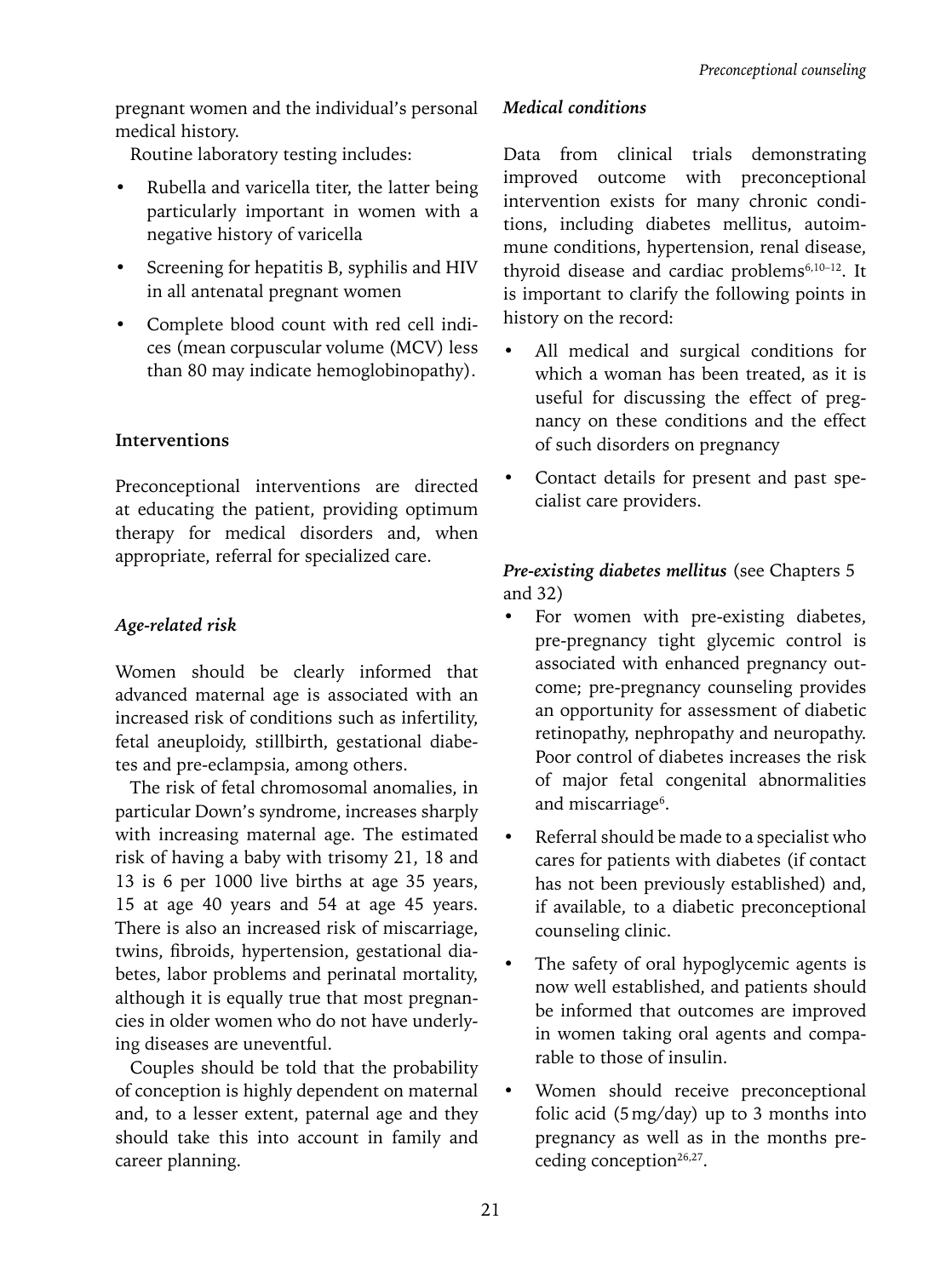#### PRECONCEPTIONAL MEDICINE

#### *Chronic hypertension* (see Chapter 12)

- The goal should be to control blood pressure prior to conception for any woman on angiotensin converting enzyme (ACE) inhibitors; the health care practioner should be satisfied with control, and effective contraception is advisable.
- All women with hypertension should be referred to a specialist for advice on drug manipulation and to organize shared care monitoring.
- ACE inhibitors should be avoided during pregnancy (fetal growth restriction, oligohydramnios, renal failure in fetus). Methyldopa or labetalol are the drugs of choice in pregnancy.

#### *Asthma* (see Chapter 4)

- Patients should be advised to use their peak flow meters regularly.
- Women with repeated asthmatic attacks or severe disease should be referred to a specialist in asthma therapy and not managed by the local doctor.
- If necessary, the use of steroids (inhaled and systemic) in pregnancy is generally safe.

## *Thyroid disease* (see Chapter 6)

- Severe and untreated thyrotoxicosis should prompt referral to an endocrinologist during the preconceptional period, as this condition can lead to anovulation, miscarriage, growth restriction and preterm delivery<sup>7</sup>. Patients with elevated thyroid stimulating antibodies who become pregnant have the risk of neonatal/fetal thyrotoxicosis.
- There is insufficient evidence to recommend for or against routine screening of thyroid function and antibodies in women planning a pregnancy<sup>8</sup>.
- In known hypothyroidism, thyroid function tests (TFTs) permit evaluation of adequacy of treatment and, if needed, support referral to specialist care.
- In newly diagnosed hypothyroidism, specialist advice should be sought about the levothyroxine starting dose and the woman should be referred for specialist management.

#### *Cardiac problems* (see Chapter 3)

- Women with a history of cardiac problems should be referred to a cardiologist for baseline cardiac assessments and discussion of potential pregnancy risks.
- Adequate diagnosis and functional assessment of the severity are necessary to predict maternal and fetal risks.
- Women advised against pregnancy should be given appropriate contraception.

#### *Epilepsy* (see Chapter 11)

- Women should be referred to a neurologist for a thorough discussion of the risk of anticonvulsant medications, adjustment of drug regimen and close monitoring during pregnancy.
- Polytherapy should be avoided to minimize the teratogenic effects of anticonvulsants.
- Preconceptional folic acid (5mg/day) is advised for women on anticonvulsants<sup>28,29</sup>.
- Prescription of an oral contraceptive pill with 50μg of ethinylestradiol should be considered.

#### *Chronic renal disease* (see Chapter 8)

• Blood pressure and baseline renal function tests should be performed; any woman with renal disease planning a pregnancy should be referred to a specialist.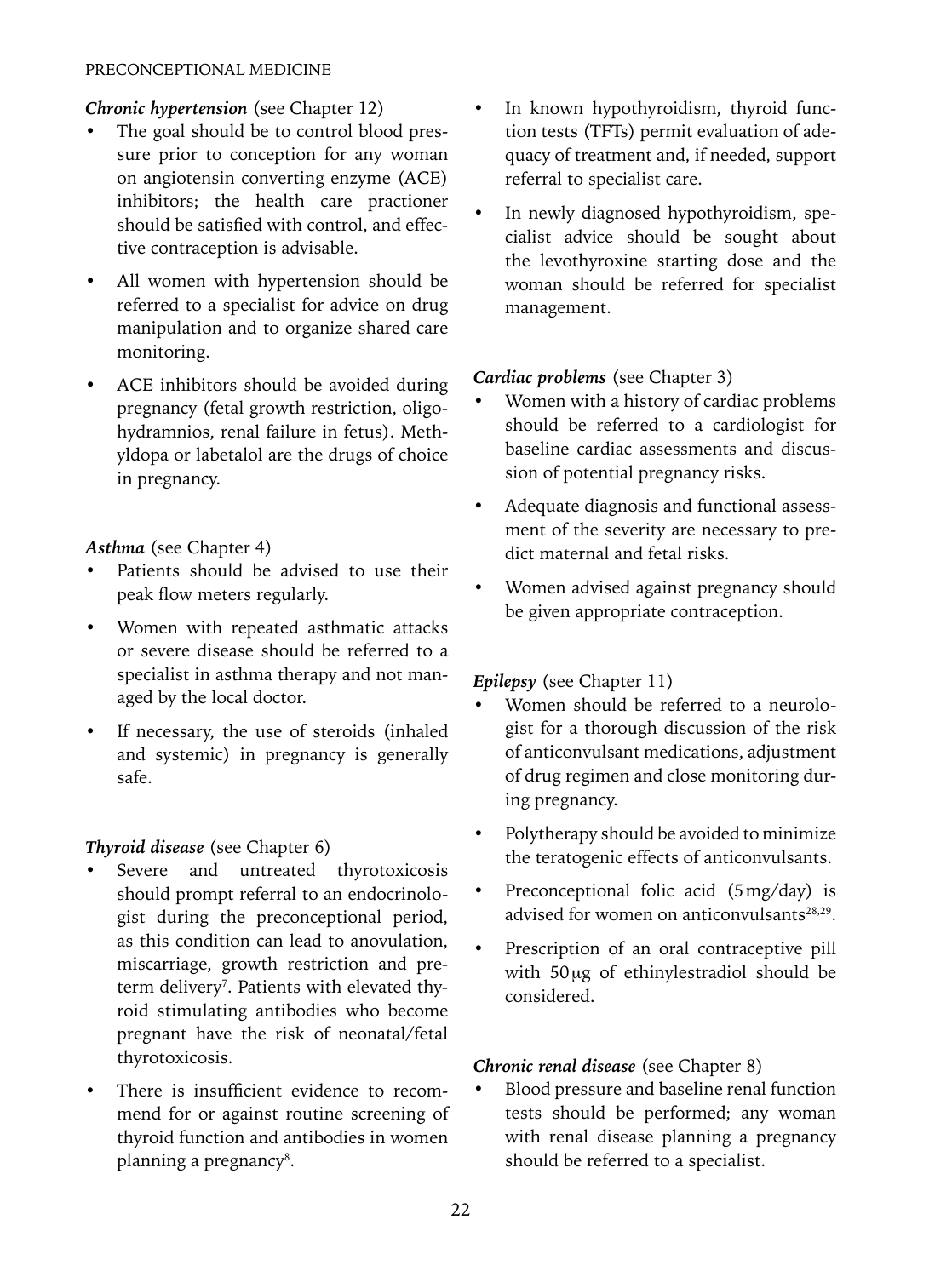- Women should be informed that the outcome of pregnancy and any adverse effects on underlying renal disease are influenced by the presence and degree of renal impairment, hypertension (10% risk of fetal loss if pre-existing) and proteinuria.
- Renal disease during pregnancy is associated with risk of prematurity, growth restriction and deterioration in maternal renal function.
- Women with renal transplants should be asked to avoid pregnancy for a minimum of 2 years until renal function is optimized on a reduced amount of immunosuppressants.

## *Autoimmune disorders* (see Chapter 7)

- Most autoimmune conditions improve in pregnancy, except systemic lupus erythematosus.
- Referral should be made to an obstetric physician, as preconceptional counseling involves knowledge of anti-Ro/La, lupus anticoagulant, renal and blood pressure status.
- Maternal medications may need to be changed because of potential risks to the fetus.
- Pregnancy outcome is improved if pregnancy occurs in remission period; the increased risks of pre-eclampsia, miscarriage, fetal death and growth restriction are related to the presence of anticardiolipin antibodies or lupus anticoagulant, lupus nephritis and hypertension.

## *Venous thromboembolism* (see Chapter 9)

Specialist advice should be sought for women who have a past history of deep venous thrombosis (DVT) or pulmonary embolism (PE), or with an abnormal thrombophilia screen.

- Women on warfarin planning a pregnancy should be referred to a specialist for advice. Warfarin is teratogenic and stopping or switching over to low molecular weight heparin, before the 6th week of pregnancy may minimize this risk.
- Inherited or acquired thrombophilia may also be responsible for recurrent fetal loss, pre-eclampsia and fetal growth retardation.

## *Hemoglobinopathies*

- All women with sickle cell syndrome or thalassemias should be referred to a specialist/hematologist. Partners should be screened appropriately and advice sought if the trait is identified.
- Hemoglobin electrophoresis detects beta thalassemias, but alpha thalassemias can only be confirmed by globin chain synthesis. Ethnic minorities should be screened for particular traits (Asians and Cypriots for beta thalassemia; Africans, Afro-Caribbeans, Afro-Americans and Asians for sickle cell).

## *Review of medications*

(see Chapters 22 and 23)

It is important to minimize exposure to all non-essential drugs, including self-medication with over-the-counter drugs.

## *Dietary evaluation* (see Chapter 22)

- Vegetarians are at risk of various nutritional deficiencies and may benefit from nutritionist referral.
- Asian women are at risk of vitamin D deficiency and may benefit from a specific supplement.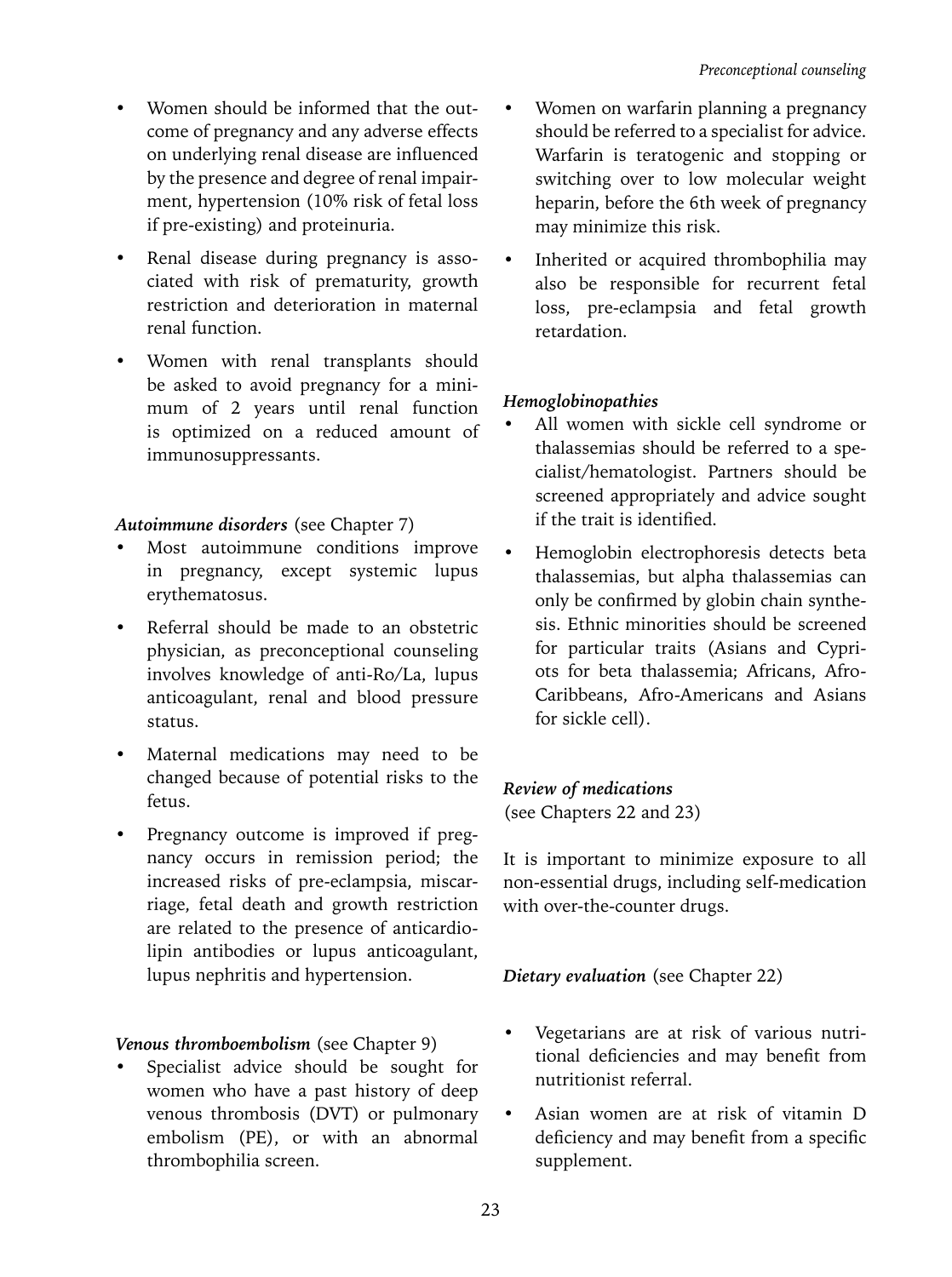#### PRECONCEPTIONAL MEDICINE

- Eating habits should be reviewed, and women should be asked to avoid cat and sheep litter; uncooked meat, fish and eggs; and unpasteurized milk and soft cheese because of dangers of toxoplasmosis and listeriosis.
- Undiagnosed or untreated celiac disease in both men and women may cause subfertility, which resolves after adoption of a gluten-free diet.
- Megavitamins, non-essential dietary supplements and herbal preparations should be discontinued, as their risk to the fetus has not been evaluated. Multivitamins containing more than 5000IU of vitamin A should be avoided.
- Women with phenylketonuria are at a high risk of having a baby with mental retardation and should be placed on a special diet to reduce levels prior to conception.
- All women planning a pregnancy should be on 400μg/day of folic acid at least 3 months prior to conception to reduce the incidence of neural tube defects, such as spina bifida, by 72%.

## *Body mass index* (see Chapter 30)

• Approximately, 60% of American women are overweight and 33% are obese. Women who are underweight or overweight are at risk of subfertility and may need referral to a pre-pregnancy weight management clinic and dietician. Problems with obesity and low weight are not confined to the American population, and obesity is almost as prevalent in the UK and in parts of Europe. In the UK, the prevalence of obesity among women of reproductive age is expected to rise from 24.2% in 2005 to 28.3% in 201530.

- Maternal obesity (BMI more than  $30 \,\mathrm{kg/m^2}$ ) is associated with infertility, reduced *in vitro* fertilization (IVF) success rates, miscarriage and several pregnancy complications, such as gestational diabetes, pre-eclampsia, stillbirth, congenital anomalies in the fetus and postpartum complications.
- The overall health benefits of achieving a normal BMI pre-pregnancy are well described. Obesity-related hormonal changes appear to adversely affect sperm parameters and can cause erectile dysfunction.
- Obese women should be referred to a weight management clinic and dietician; women with polycystic ovaries should be referred to a gynecologist.

#### *Past obstetric and gynecological history*

Past obstetric and gynecological history is important for identifying factors that may contribute to infertility or pregnancy complications in the future.

- History of irregular menstrual cycles, abnormal cervical smear, ectopic pregnancy, pelvic surgery or uterine fibroids (associated with miscarriage and preterm birth) should be sought.
- Past history of sexually transmitted diseases, including the date and types of treatment should be noted.
- Previous reproductive history should be taken including any recurrent miscarriages, stillbirths, low birth weight, preterm births, congenital anomalies, antenatal problems and the mode, place, complications of delivery and type of contraception.
- All women who have had three consecutive miscarriages should be referred to a gynecologist or recurrent miscarriage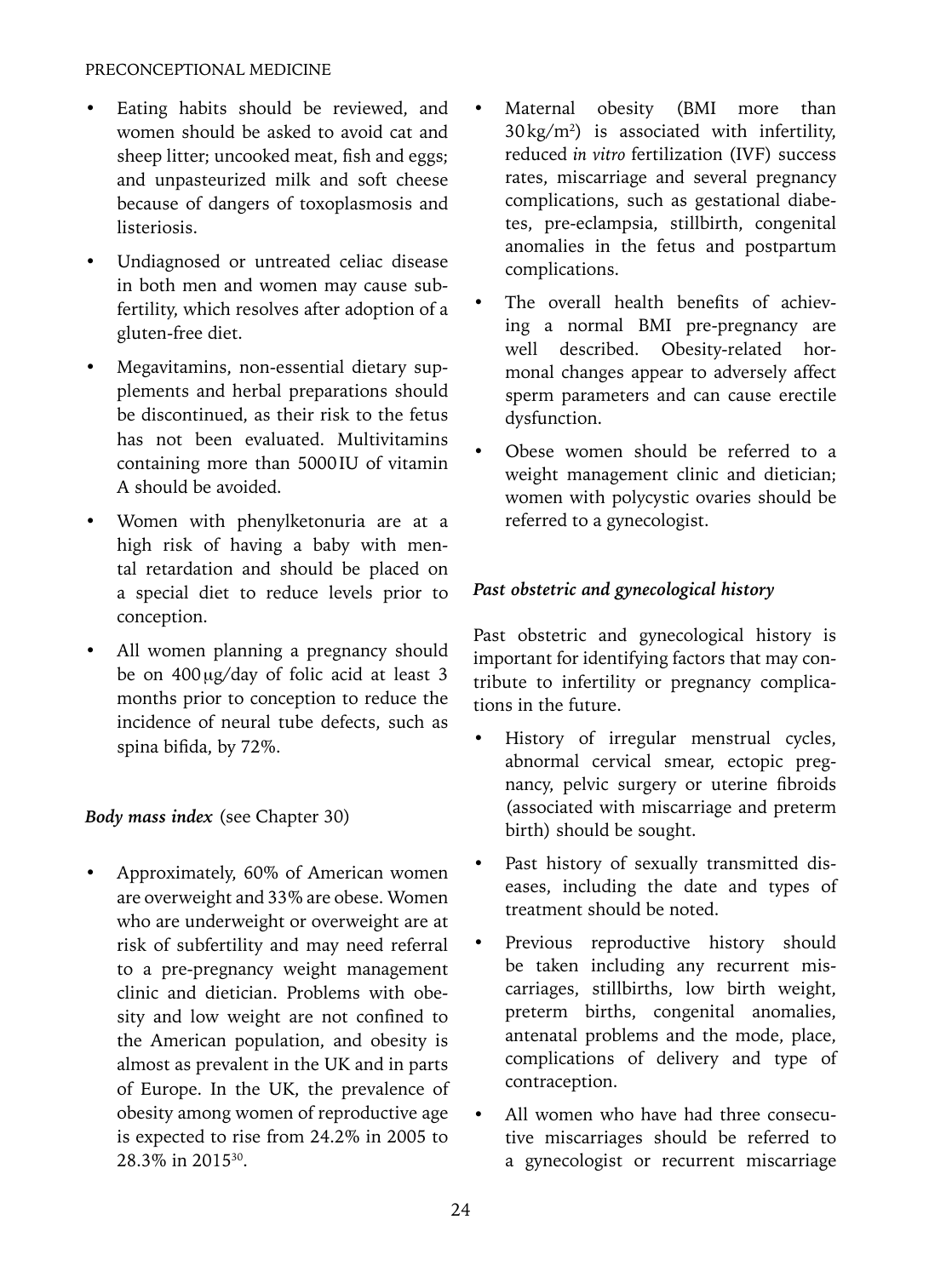specialist for identification and management of any treatable cause (see Chapter 17 on recurrent miscarriages).

- The recurrence risk of an adverse outcome (e.g. miscarriage, intrauterine growth restriction, pre-eclampsia, congenital anomaly, perinatal death) should be discussed with women who have a history of these specific pregnancy complications.
- Genetic screening should be advised for couples who have had a previously abnormal fetus, three recurrent fetal losses or have a personal or family history of a genetic problem.

# *Family history* (see Chapter 31)

- Enquiries should be made about family history of Tay Sachs disease (Ashkenazi Jews), sickle cell disease (Africans/Afro-Caribbeans, Afro-Americans, Asians), thalassemia (Mediterranean and Middle Eastern origins), cystic fibrosis, epilepsy, thrombophilia, hemophilia, congenital abnormalities, metabolic disorders and mental disorders.
- Certain ethnic minorities have a high prevalence of being heterozygous carriers of certain autosomal recessive disorders and both partners should be screened as this allows them to make informed decisions about having children.

# *Psychosocial problems*

- It is important to screen for domestic violence, work-related issues, lack of support and financial issues that can be a barrier to preconception care<sup>20</sup>.
- Women with mental health issues should be identified and actions taken to ensure they are under specialist care. Common

conditions necessitating referral are depression, bipolar affective disorder and schizophrenia, and history of postnatal depression<sup>21</sup> (see Chapter 13).

- Women should be reassured that there is no indication to routinely stop tricyclic antidepressants or selective serotonin re-uptake inhibitors prior to or in early pregnancy.
- Women who are on mood stabilizing antiepileptic drugs should be on 5mg/day of folic acid preconceptionally and during first 3 months of pregnancy<sup>28,29</sup>. This dose is higher than that universally recommended to other women.
- Lithium is highly teratogenic if taken in the first 12 weeks of pregnancy (risk of Ebstein's anomaly 4–12%) and should be given only if necessary by close monitoring of lithium levels. Schizophrenic women may be advised to continue maintenance therapy and discuss the relative risks/benefits of the selected agents.

# *Illicit drug use*

- Cocaine use in pregnancy is associated with miscarriage, abruption, premature birth and low birth weight; opiate use is associated with growth restriction and preterm birth<sup>14,17,19,25</sup>.
- All women addicted to heroin should be encouraged to enter a detoxification program.
- Intravenous drug abusers should be screened for hepatitis B, C and HIV, alcohol and tobacco use.
- A multidisciplinary approach is essential as is screening for sexually transmitted diseases.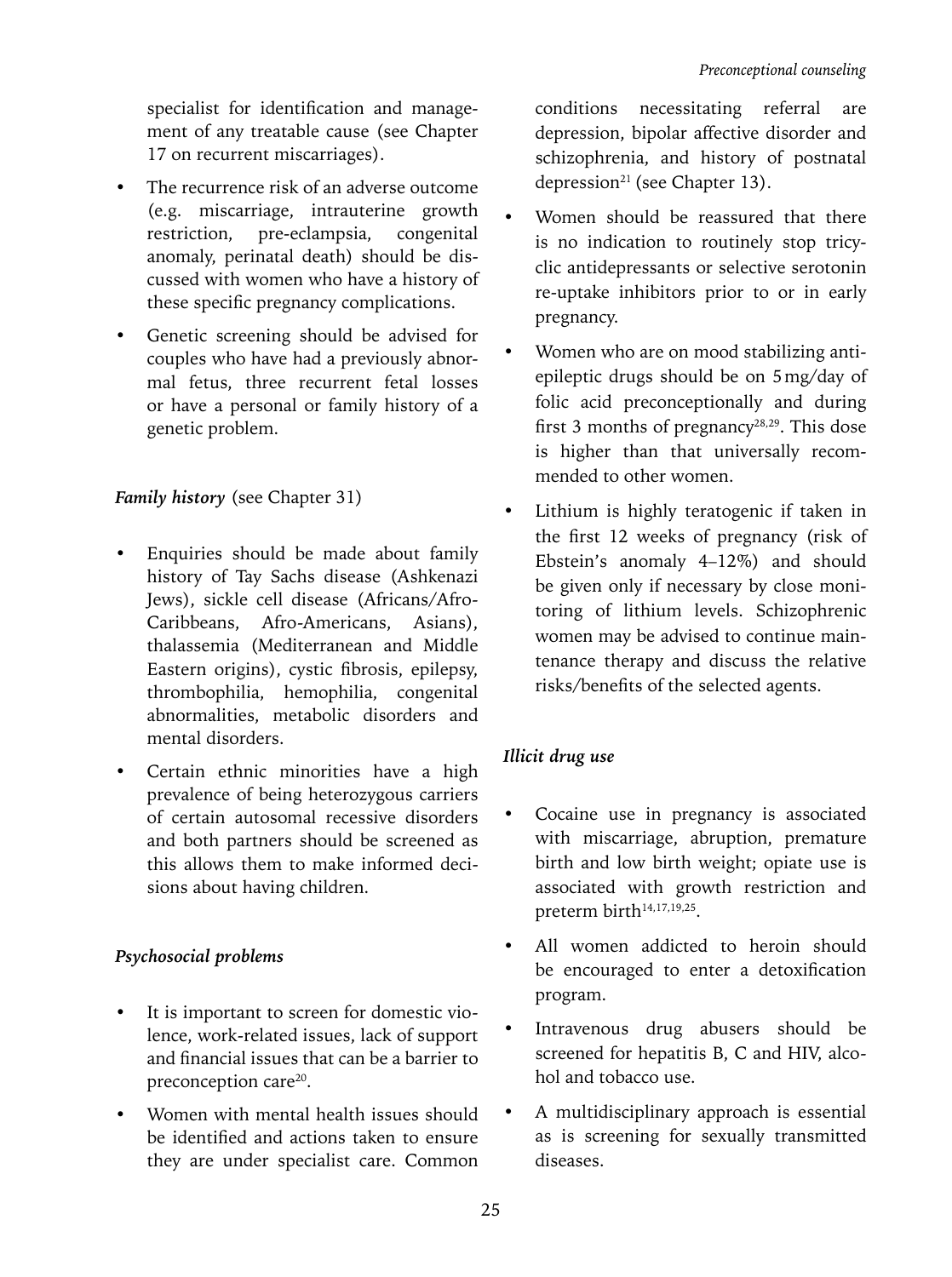## *Alcohol use*

- It is important to elicit a detailed history of alcohol consumption in terms of amounts, duration and the propensity to binge drinking. Causes of subfertility in these women include reduced ovulation and endometriosis.
- Maternal consumption of 15 units/week is associated with a reduction in birth weight and in excess of 20 units/week is associated with intellectual impairment in the child.
- High levels of alcohol consumption during pregnancy result in the fetal alcohol syndrome (FAS), which includes growth retardation, mental retardation, facial anomalies and behavioral problems<sup>9,13,15,16,18</sup>. It is seen in 33% of babies born to mothers who drink 18 units/day. There is no clear safe level of consumption. All women should be advised to reduce their alcohol intake if they are planning a pregnancy, although it has been posited that one or two drinks, once or twice a week, is unlikely to harm the fetus<sup>9</sup>.
- It is important to identify women who drink heavily and are likely to continue drinking throughout pregnancy so that appropriate help and support can be offered.

#### *Smoking*

- Approximately, 23% of women smoke in pregnancy, and they should be informed of the risks associated with smoking, which include miscarriage, stillbirth, growth restriction, preterm delivery and sudden infant death syndrome9,13,19.
- All women who smoke should be counseled on the benefits of smoking cessation and offered resources to help them quit smoking. Women who quit before

pregnancy are less likely to relapse. Data on the use and relative risks of nicotine replacement therapy (NRT) in pregnancy are lacking.

• Bupropion should not be prescribed in pregnancy because of the lack of data on its safety in pregnancy.

# *Caffeine*

• According to many publications, caffeine is the most widely consumed substance of abuse worldwide. The safe limit in pregnancy is thought to be 300mg/day, which is equivalent to three cups of brewed coffee. Caffeine is present in chocolate, cola and energy drinks as well as in coffee and tea. Approximately 20% of American adults consume more than 300mg of caffeine per day. Caffeine consumption of more than 250mg/day is associated with a modest, but statistically significant decrease in fertility 9,19,22.

## *Exercise*

- Women who exercise regularly should be advised to continue such activity. On the other hand, those who are inactive should start a gentle exercise program. Inadequate levels of exercise associated with obesity may be a more common cause of anovulation than exercise associated anovulation.
- In some epidemiological studies, more than 7h/week of aerobic exercise is associated with ovulatory infertility and could be related to reduced progesterone levels and changes in the gonadotropin releasing hormone (GnRH), luteinizing hormone (LH) and follicle stimulating hormone (FSH) secretion9 . Initiation of strenuous exercise in pregnancy should be avoided, including hot tubs and saunas.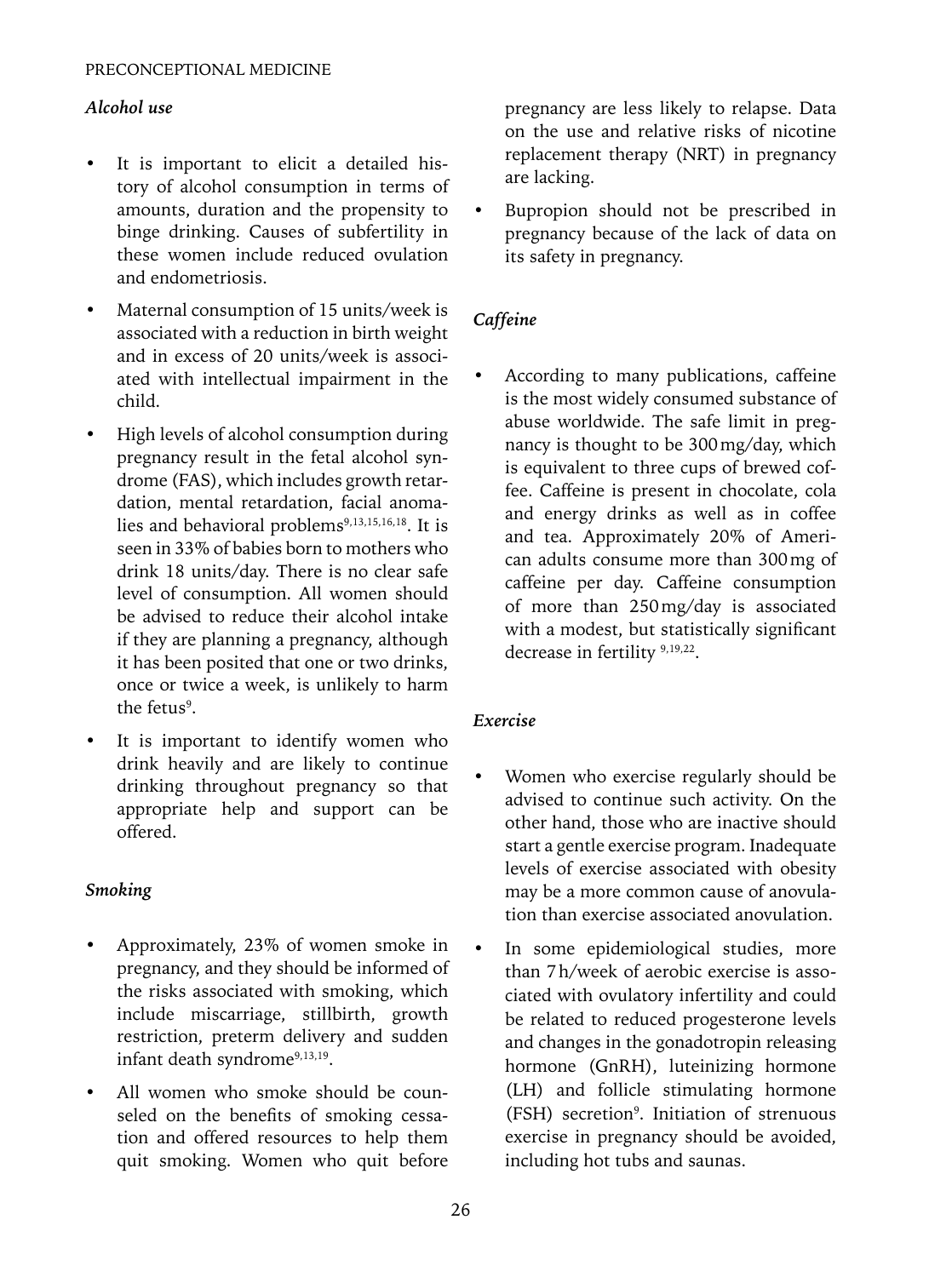## *Immunizations and infections*

- Women of childbearing age should be asked for a history of any illness or immunizations.
- Non-pregnant women of childbearing age should receive all clinically indicated immunizations, preferably 1 month prior to conception.
- Having a clearly documented immunity to rubella is important, as primary rubella infection in the first 8–10 weeks of pregnancy can result in mental handicap, cataract, deafness, cardiac abnormalities and growth restriction in the fetus.
- Varicella infection in the mother during first 20 weeks of pregnancy can cause congenital varicella syndrome in the fetus. Varicella vaccine must not be given to pregnant women.
- Pregnant women are at increased risk of influenza infection complications. It is recommended that women who become pregnant during the influenza season receive the influenza vaccine, regardless of the stage of pregnancy. Pregnant women are also being encouraged to have swine flu vaccine.
- Patients at risk for hepatitis B infection (women with multiple sexual partners, parenteral drug users, household contacts, health care workers) should be offered hepatitis B vaccine.
- Women of childbearing age who are HIV positive should be offered preconceptional counseling with a HIV specialist.

#### *Occupational and environmental exposure*

• Questions about the woman's work, hobbies, pets and home environment can identify potential toxic exposures, such

as working with organic solvents, X-rays, radioactive substances, toxoplasmosis (from changing cat litter boxes) and using lead paint or solder used for decorating<sup>22-24</sup>.

- Risks from potential hazards at home (e.g. pets), at work and from farm animals should be assessed.
- Any woman who thinks that her occupation may pose a risk to pregnancy should be advised to discuss this with her employer or occupational health department, if possible, before getting pregnant.

## **SUMMARY AND RECOMMENDATIONS**

- All women of childbearing age should be offered preconceptional counseling and evaluation.
- The goals of preconceptional counseling are to identify risks to the woman and her pregnancy, educate the patient and initiate appropriate interventions.
- Good communication between primary and secondary care providers is vital to optimize a woman's health prior to conception and ensuring timely referral.
- A thorough history will help in identifying risk factors to the woman and her pregnancy.
- A pregnant woman with a BMI of greater 30kg/m2 should be referred to dietician and specialist clinic.
- Women who are planning a pregnancy should be on folic acid  $400 \mu g/day$ . Women who are diabetic or on antiepileptic medications should be on 5mg of folic acid/ day26–29.
- An up-to-date cervical smear should have been taken.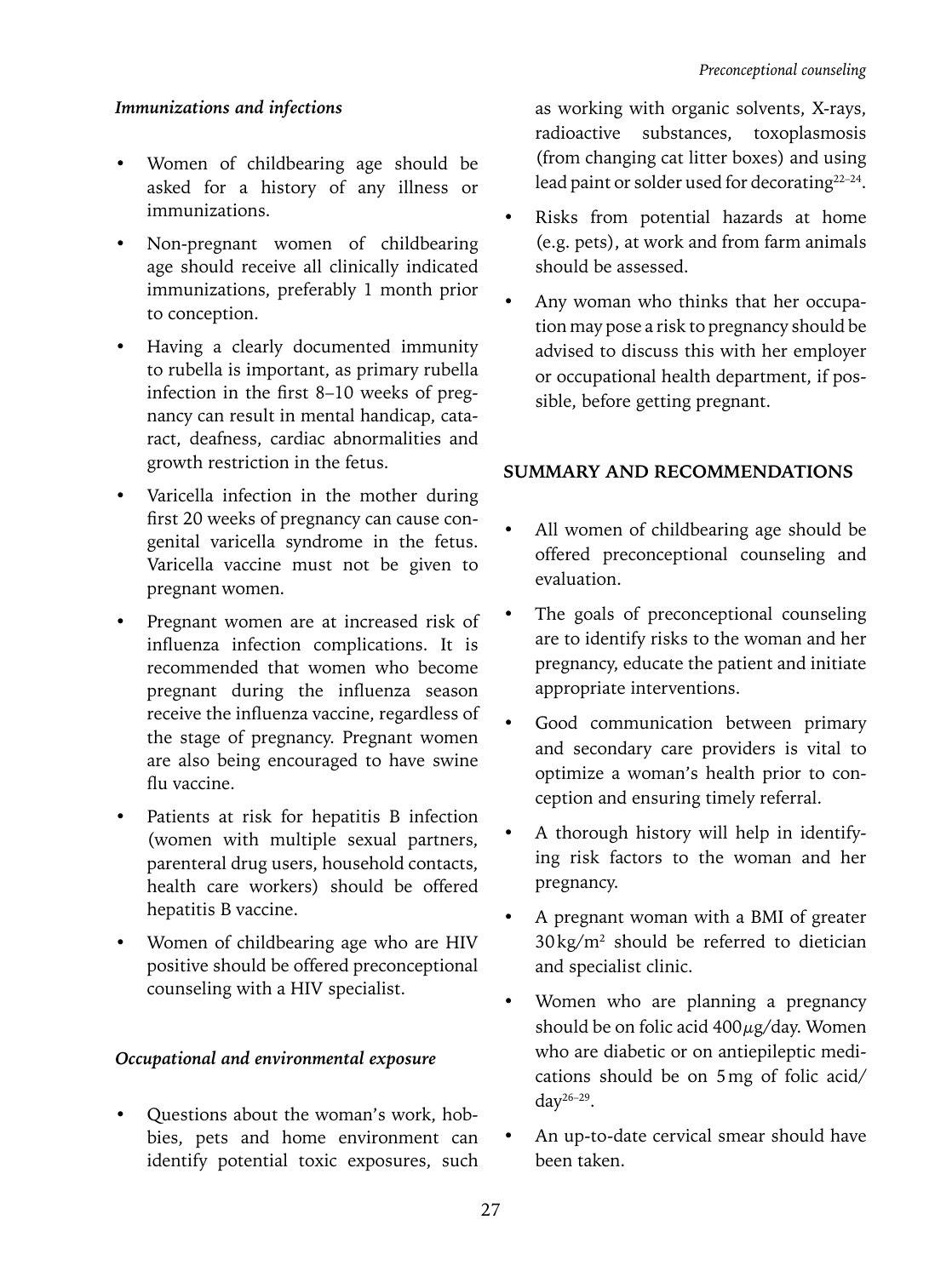- All women should be screened for hepatitis B, HIV, syphilis, rubella and varicella immunity.
- All medications should be reviewed and advice given on the use of over-the-counter medications.
- If applicable, advice should be given on stopping smoking, reducing alcohol intake, healthy eating and stopping illicit drug use. Psychosocial and domestic issues should be identified.
- Ethnic minorities should be screened for hemoglobinopathies and carrier state.
- Family history should be reviewed with referral for genetic counseling, if appropriate.
- Women with a history of recurrent miscarriages, stillbirth, pre-eclampsia or a previous small baby should be referred to an obstetrician/gynecologist or a specialist center for further investigations and discussion of recurrence risks.
- Women with chronic medical conditions should receive multidisciplinary care. Women with diabetes, chronic hypertension, renal or cardiac disease, thyroid problems, epilepsy or asthma should be advised to use effective contraception until seen by a specialist and plans for care have been discussed and put into practice.
- Women with mental health issues should be referred to a psychiatrist.
- Genetic counseling should be offered to all women with a previous abnormal fetus, personal or family history of genetic problems or a history of three recurrent miscarriages.
- A good occupational and environmental history should be sought to review all potential health and pregnancy hazards.

## **References**

- 1. Hamilton BE. Annual summary of vital statistics: 2005. *Pediatrics* 2007;119:345
- 2. Johnson K, Posner SF, Biermann J, *et al*. Recommendations to Improve Preconception Health and Health Care – United States A Report of the CDC/ATSDR Preconception Care Work Group and the Select Panel on Preconception Care. *MMWR Recomm Rep* 2006;55:1
- 3. Atrash H, Jack BW, Johnson K, *et al*. Where is the "W"oman in MCH?. *Am J Obstet Gynecol* 2008;199:S259
- 4. Jack BW, Atrash H, Coonrod DV, *et al*. The clinical content of preconception care: an overview and preparation of this supplement. *Am J Obstet Gynecol* 2008;199:S266
- 5. Adams MM, Bruce FC, Shulman HB, *et al*. Pregnancy planning and pre-conception counseling. The PRAMS Working Group. *Obstet Gynecol* 1993;82:955
- 6. Mills JL, Simpson JL, Driscoll SG, *et al*. Incidence of spontaneous abortion among normal women and insulin- dependent diabetic women whose pregnancies were identified within 21 days of conception. *N Engl J Med* 1988;319:1617
- 7. Anselmo J, Cao D, Karrison T, *et al*. Fetal loss associated with excess thyroid hormone exposure. *JAMA* 2004;292:691
- 8. Matalon ST, Blank M, Ornoy A, Shoenfeld Y. The association between anti-thyroid antibodies and pregnancy loss. *Am J Reprod Immunol* 2001;45:72
- 9. ACOG practice bulletin. Management of recurrent pregnancy loss. Number 24, February 2001. American College of Obstetricians and Gynecologists. *Int J Gynaecol Obstet* 2002;78:179
- 10. Korenbrot CC, Steinberg A, Bender C, Newberry S. Preconception care: a systematic review. *Matern Child Health J* 2002;6:75
- 11. Leuzzi RA, Scoles KS. Preconception counseling for the primary care physician. *Med Clin North Am* 1996;80:337
- 12. Stubblefield PG, Coonrod DV, Reddy UM, *et al.* The clinical content of preconception care: reproductive history. *Am J Obstet Gynecol* 2008;199:S373
- 13. Shiono PH, Klebanoff MA, Rhoads GG. Smoking and drinking during pregnancy. Their effects on preterm birth. *JAMA* 1986;255:82